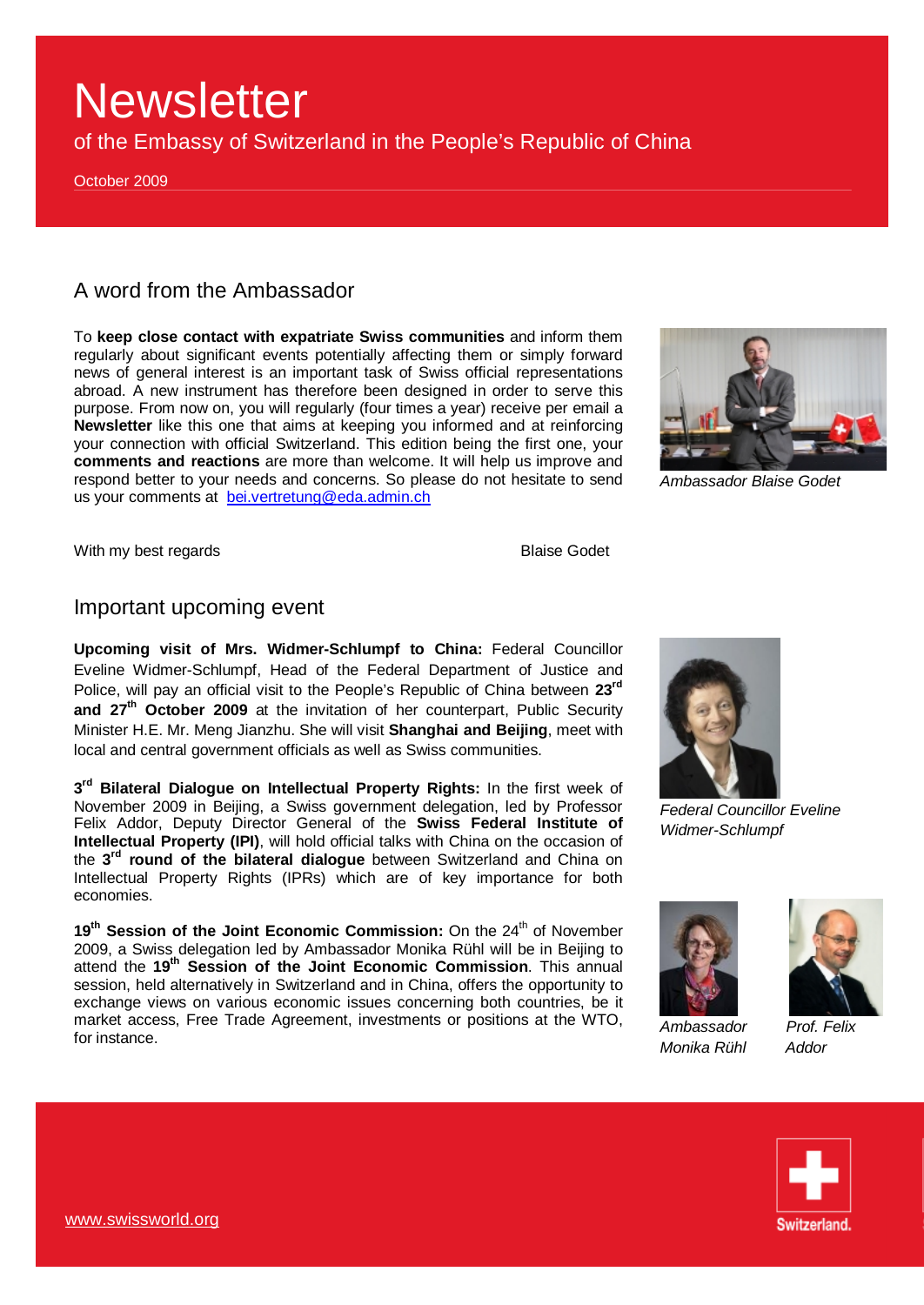of the Embassy of Switzerland in the People's Republic of China

October 2009

## Important news to the Swiss community

### **Information for the Swiss community concerning A/H1N1 flu**

Please reserve the evening of  $14<sup>th</sup>$  October 2009 in your calendar. There will be an information meeting concerning **swine flu**. Details will follow as usual via Email.

### **Swiss Revue online**

From next year onwards, **the Swiss Revue will be sent out electronically**. In its next edition, you will be advised about the details on how to register in order to receive the Revue by Email or continue to receive the paper version.

### **Biometric Swiss passport (Pass 10)**

From next year onwards (1<sup>st</sup> March 2010) new Swiss passports with biometric data will be issued. Please find more information in German, French and Italian on the following website - [www.schweizerpass.ch.](http://www.schweizerpass.ch)





## Economic news

**Visit of State Secretary J.-D. Gerber:** On the 8<sup>th</sup> and 9<sup>th</sup> of September, State Secretary for Economic Affairs Mr. Jean-Daniel Gerber was in Beijing for meetings with Vice-Ministers of the Ministry of Commerce and of the General Administration for Quality Supervision, Inspection and Quarantine (AQSIQ). During his stay, he also had the opportunity to meet Swiss business people and to visit a Swiss-Chinese Joint Venture. He then spent the next two days in Dalian to attend the summer session of the **World Economic Forum**.

**2 nd Meeting of Environmental MOU Working Groups (8.09.09):** Also on the 8 th September, a 12 members strong Swiss delegation under the lead of **Mr. Hans Peter Egler**, Head of Trade Promotion at the State Secretariat for Economic Affairs, met with representatives of the Chinese Ministry of Commerce in the second meeting of the Environmental Memorandum of Understanding (MOU) which took place at the China International Fair for Investments and Trade (CIFIT) in Xiamen. The main objective of the MOU meeting was to explore the possibilities of a more intense **bilateral cooperation in environmental technology** and identify the exact fields where such a collaboration could take place.



*State Secretary Jean-Daniel Gerber* 



Schweizerische Eidgenossenschaft Confédération suisse Confederazione Svizzera Confederaziun svizra

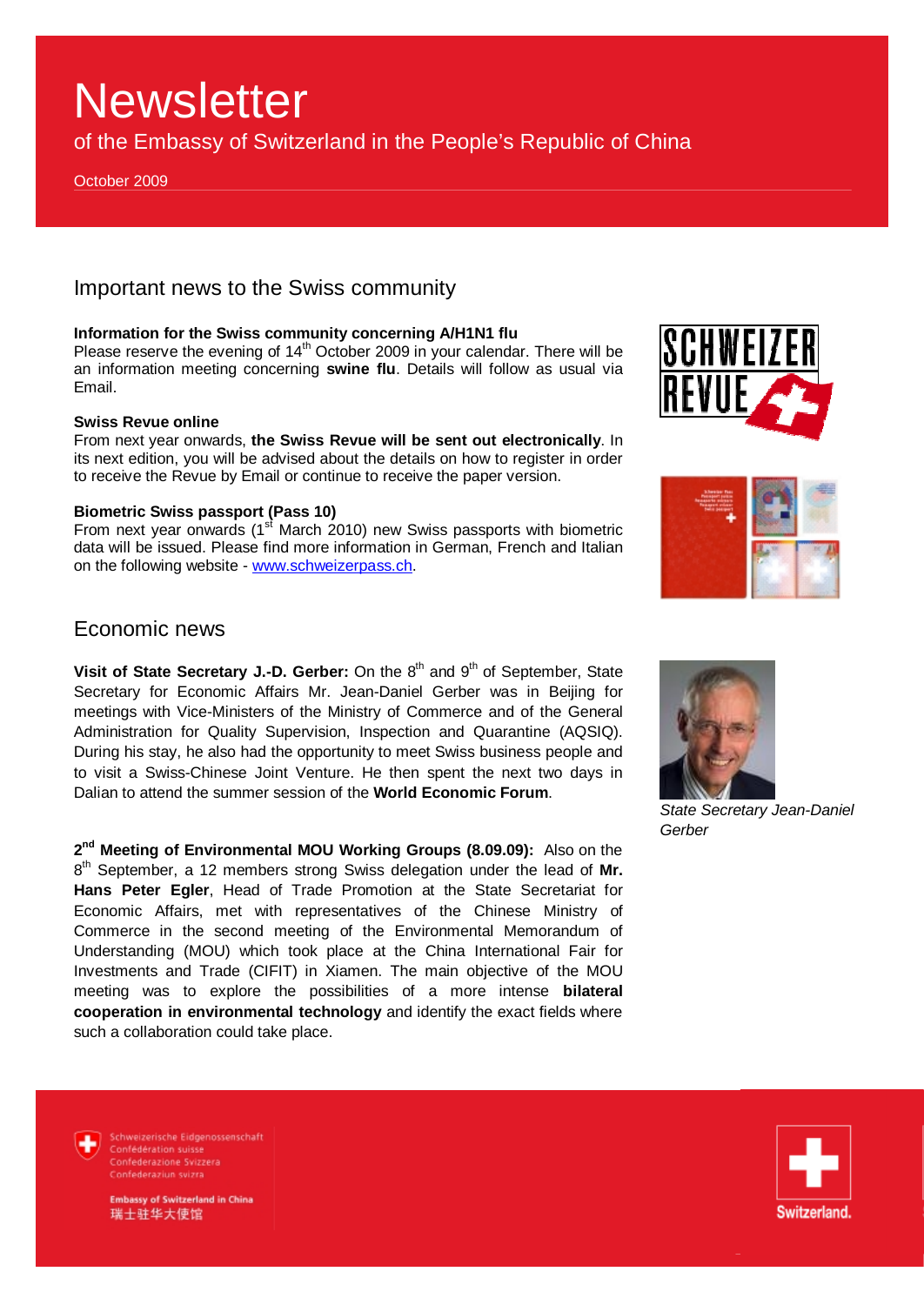of the Embassy of Switzerland in the People's Republic of China

October 2009

**Swiss Business Hub New Investment Promotion Team:** Beginning next year, the **Swiss Business Hub China** will take over the responsibility for the Investment Promotion. This task is currently still being performed by the private company Generis AG. A transfer of technology and education process is presently underway. The Hub would like to seize this opportunity to thank Generis AG for the cooperation and support. In the future, the investment promotion team will consist of one member in Switzerland and three at the Beijing office:

**Mrs. Liv Minder**, Investment Promotion Director **Mrs. Grace Ji**, Deputy Investment Promotion Director **Mrs. Nicole Wang**, Investment Promotion Officer



*The new Beijing investment promotion team* 

## Cooperation news

The Science, Education and Health Section invites **Alumni of Swiss universities** to participate in **a networking event at the Today Art Museum on 15th October 2009** – an opportunity for the various Beijing chapters of Alumni organizations which have been established in the past months to meet and exchange experiences. Furthermore, several Swiss universities and schools will be present at the **China International Education Fair 2009** to promote Swiss excellence in education and research (Beijing: October 17/18). **State Secretary for Education & Research Mauro Dell'Ambrogio will visit China** from November 15 to 19, 2009, to deepen the Sino Swiss Science Cooperation and discuss future cooperation with his Chinese counterparts.

## Cultural news

"**Arch/Scapes: Negotiating Swiss architecture and landscape**": To showcase Switzerland's know-how and creativity in a highly topical field in showcase Switzenland's Know how and Siscovity in a major operation of the today's China, the Embassy is presenting till  $19<sup>th</sup>$  October 2009 at Beijing **Today Art Museum** this exhibition from the Swiss Architecture Museum in Basel. It will then be on show at the Hong Kong / Shenzhen Architecture Biennial starting mid-December.

**Support your Embassy !** Between 17<sup>th</sup> January and 14<sup>th</sup> September 2010, Switzerland and the People's Republic of China are going to celebrate **the 60th anniversary of their diplomatic relations**. The Embassy plans to organize in relation with this anniversary a certain number of cultural events. People or



*State Secretary Dell'Ambrogio* 



Schweizerische Eidgenossenschaft Confédération suisse Confederazione Svizzera Confederaziun svizra

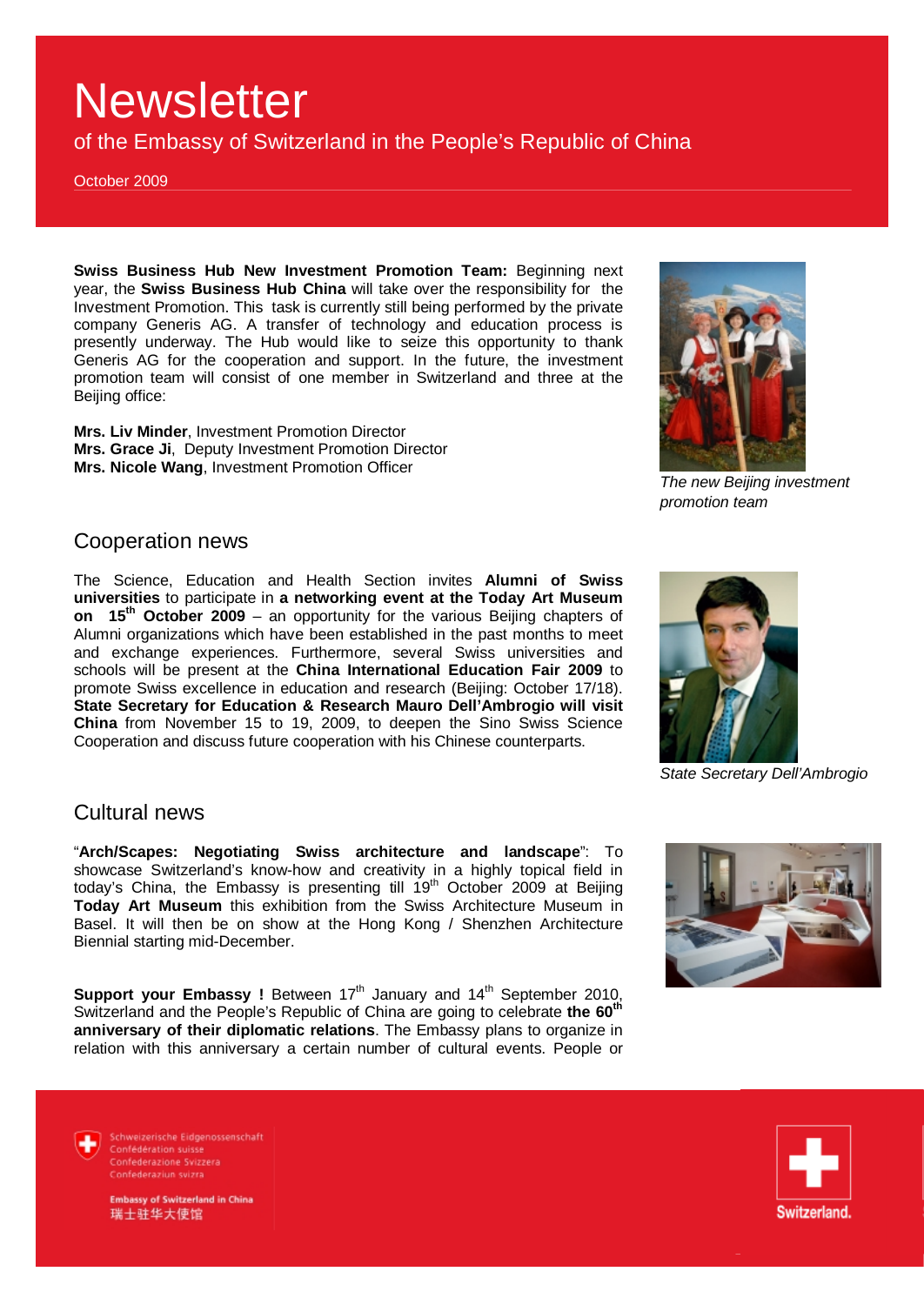of the Embassy of Switzerland in the People's Republic of China

October 2009

companies interested to **sponsor a cultural project** in this context are invited to take contact with the Culture and Media Section of the Embassy to explore possible cooperation.

*For more information on upcoming cultural events, please check the Embassy's website under "Events"* 

List of Swiss institutions (with contact details)

### **SwissCham Beijing**

Suite 100, CIS Tower, 38 Liangmaqiao Road, Chaoyang District Postcode: 100125 Tel: +86 10 8531 0015 Fax : +86 10 6432 3030 E-Mail: [info@bei.swisscham.org](mailto:info@bei.swisscham.org) Website: [www.swisscham.org](http://www.swisscham.org) (also in Shanghai, Guangzhou and Hong Kong)

### **Switzerland Tourism**

610 Scitech Tower, 22 Jianguomenwai Dajie Postcode: 100600 *New address starting 1st December 2009 Prosper Center, Tower 1, Room 609, No. 5 Guanghua Road Postcode: 100020*  Tel: +86 10 6512 0974 Fax: +86 10 6512 0973 E-Mail : [info.cn@switzerland.com](mailto:info.cn@switzerland.com) Website: [www.myswitzerland.com.cn](http://www.myswitzerland.com.cn) (Also in Shanghai and Hong Kong)

### **Swiss Society Beijing**

E-Mail: [info@ssbj.net.cn](mailto:info@ssbj.net.cn) Website: [www.ssbj.net.cn](http://www.ssbj.net.cn)

### **Beijing Swiss Study Centre**

Beijing Foreign Studies University, main building, Room 203 Tel: +86 10 8881 6306 E-Mail: [ces\\_bfsu@yahoo.cn](mailto:ces_bfsu@yahoo.cn)



Schweizerische Eidgenossenschaft Confédération suisse Confederazione Svizzera